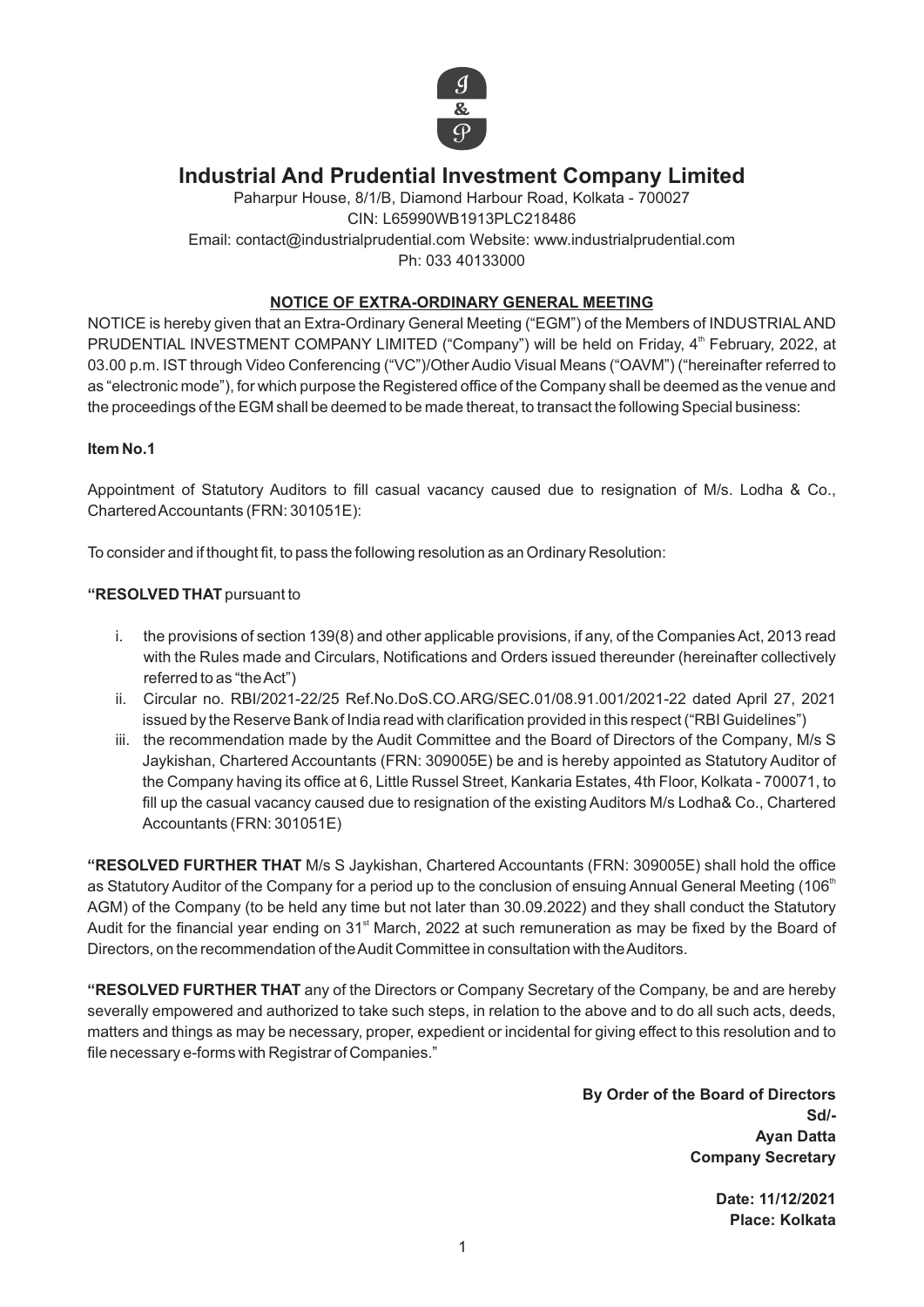# **NOTES**

- 1. In view of the continuing Covid-19 pandemic, the Ministry of Corporate Affairs ("MCA") has, in continuation of Circular No. 10/2021 dated 23<sup>rd</sup> June, 2021, vide General Circular No.20/2021 dated 8<sup>th</sup> December 2021 (hereinafter collectively referred to as "MCA Circulars") permitted Companies to conduct their EGMs through electronic mode. In compliance with these MCA Circulars and the relevant provisions of the Companies Act, 2013 and the SEBI (Listing Obligations and Disclosure Requirements) Regulations, 2015, the EGM of the Company is being held through electronic mode. Hence, members will beable to attendand participate in the EGM through electronic mode only. The detailed procedure for participation in the meeting through electronic mode is given hereunder and available at the Company's website www.industrialprudential.com.
- 2. Pursuant to the provisions of the Companies Act, 2013, a member entitled to attend and vote at the EGM is entitled to appoint a proxy to attend and vote on his/her behalf and the proxy need not be a Member of the Company. Since this EGM is being held pursuant to the MCA Circulars through electronic mode, physical attendance of Members has been dispensed with. The facility for appointment of proxies by the Members will not be available for the EGM and hence the Proxy Form and Attendance Slip are not annexed to the Notice.
- 3. Institutional/Corporate Shareholders (i.e. other than individuals/HUF, NRI, etc) are required to send a scanned copy (PDF/JPEG Format) of its Board Resolution or governing body Resolution/Authorisation etc., authorising its representative to attend the EGM through VC/OAVM on its behalf and to vote through remote e-voting. The said Resolution / Authorization shall be sent to the Scrutinizer by email, through their registered email address with copies marked to the Company at contact@industrialprudential.com and to Link Intime india Private Limited, the Registrar & Share Transfer Agent (RTA) at [rnt.helpdesk@linkintime.co.in](about:blank)
- 4. The attendance of the Members attending the EGM through electronic mode will be counted forthe purpose of reckoning the quorum under Section 103 of the Companies Act, 2013.
- 5. In line with the Ministry of Corporate Affairs (MCA) Circulars, the Notice calling the EGM along is being sent through electronic mode to those Members whose email addresses are registered with the Company/ RTA/ Depositories. Members may note that the Notice has been uploaded on the website of the Company at www.industrialprudential.com. The Notice can also be accessed from the website of BSE Limited at www.bseindia.com. The EGM Notice is also available on the website of Link Intime India Private Limited at https://instavote.linkintime.co.in/ (agency for providing the Remote e-Voting facility).
- 6. SEBI has mandated the submission of Permanent Account Number (PAN) by every participant in securities market. Members holding shares in electronic form are, therefore, requested to submit their PAN to the Depository Participants with whom they maintain their demat accounts. Members holding shares in physical mode should submit their PAN to the RTA.
- 7. Members holding shares in physical mode are requested to consider converting their holding in dematerialized form to eliminate all risks associated with physical shares. Members can contact the Company or RTA assistance in this regard.
- 8. Members holding shares in physical mode in identical order of names in more than one folio are requested to sendto the Company or Link Intime, the details of such folios together with the share certificates for consolidating their holding in one folio. Aconsolidated share certificate will be returned to such Members after making requisite changes thereon.
- 9. In case of joint holders attending the meeting, the Member whose name appears as the first holder in the order of names as per the Register of Members of the Company will be entitled to vote.
- 10. Since the EGM will be held through VC / OAVM, the Route Map is not annexed in this Notice.
- 11. All relevant documents referred to in the accompanying Notice and the Explanatory Statement will be available for inspection by the Members at the registered office of the Company between 9:00 a.m. to 5:00 p.m., except on holidays up to and including the date of this EGM. The same will also be made accessible for inspection through electronic mode without any fee by the Members from the date of circulation of this Notice up to the date of EGM.

#### **12. Remote e-voting:**

Pursuant to section 108 of the Companies Act, 2013 read with Rule 20 of the Companies (Management and Administration) Rules, 2014, as amended from time to time and in compliance with the provisions of Regulation 44 of LODR the Company is pleased to provide shareholders facility to exercise their right to vote by electronic means.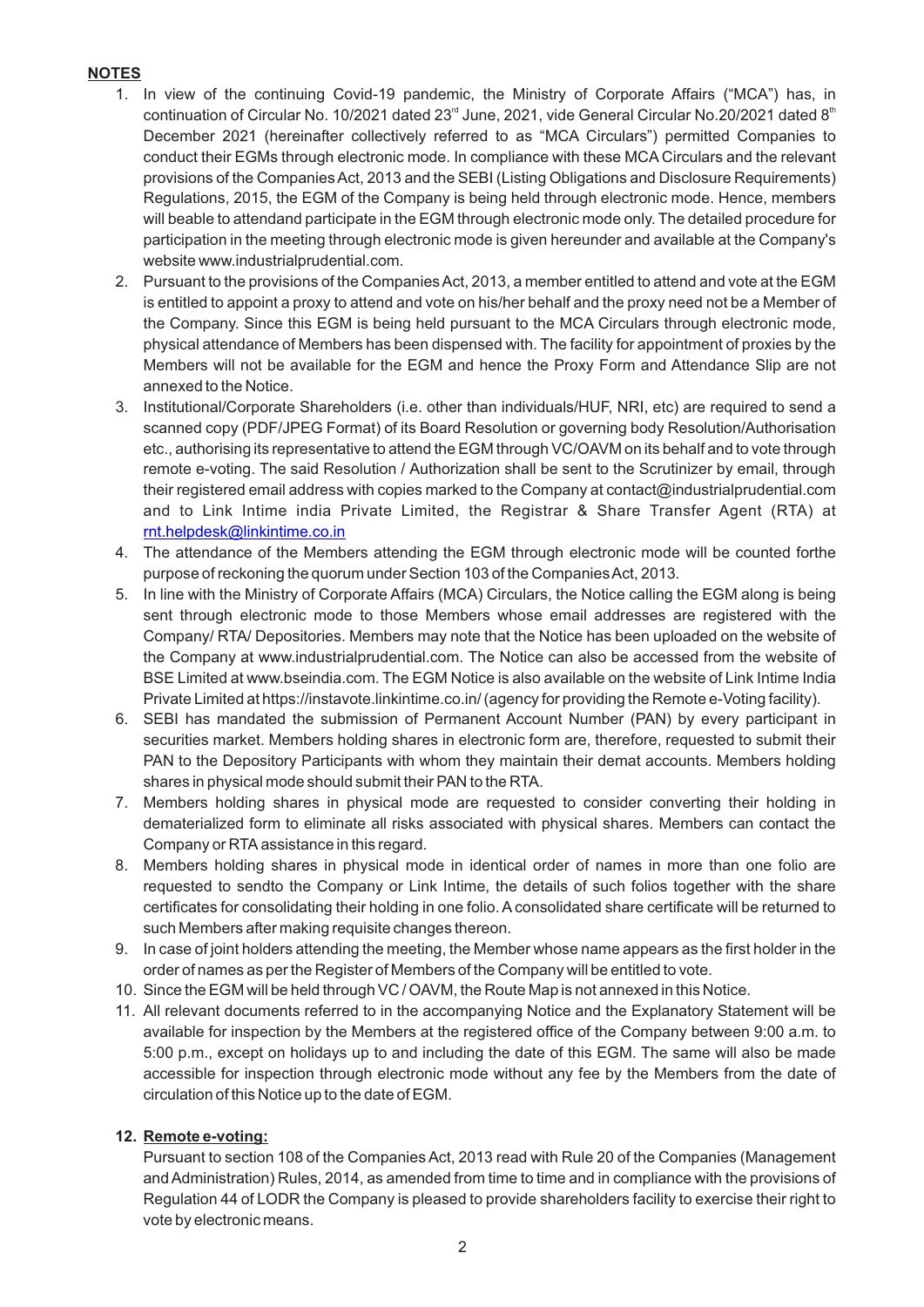- a. The facility of casting the votes by the shareholders using an electronic voting system from a place other than venue of the EGM ("remote e-voting") will be provided by Instavote of Link Intime (India) Pvt. Ltd. (Instavote).
- b. The facility for voting, through electronic voting system shall also be made available during the EGM through Instameet. The members attending the meeting, who have not already cast their vote through remote e-voting shall be able to exercise their voting rights during the meeting. The members who have already cast their vote through remote e-voting may attend the meeting but shall not be entitled to cast their vote again on the day of EGM. Members are requested to refer to " **Instructions for Shareholders/ Members to Vote during the EGM through InstaMeet" given in the Notice.**
- c. The Company has appointed Mr. Mayur Mehta, Practicing Company Secretary as the Scrutinizer for conducting the remote e-voting and the voting process at the EGM in a fair and transparent manner. Scrutinizer will submit his report to the Chairman of the meeting not later than  $5<sup>th</sup>$  February, 2021. The result with the Scrutinizer's Report will be announced and displayed at the Registered Office. The said result would be available on the website of the Company www.industrialprudential.com and of Link Intime. The same would be uploaded on the website of BSE in accordance with the LODR.
- d. The Notice of the EGM inter alia indicating the process and manner of e-Voting can be downloaded from [https://instavote.linkintime.co.in](about:blank).
- e. The remote e-voting period begins on 1<sup>st</sup> February, 2022 at 9.00 a.m. and ends on 3<sup>rd</sup> February, 2022 at 5.00 p.m. During this period shareholders of the Company, holding shares either in physical form or in dematerialized form, as on the cut-off date i.e. 28<sup>th</sup> January, 2022 may cast their vote electronically. The e-voting module shall be disabled by Instavote for voting after 5.00 p.m. on  $3<sup>rd</sup>$ February, 2022.
- f. The voting rights of the shareholders shall be in proportion to their share in the paid up equity share capital of the Company as on cut-off date i.e. 28th January, 2022.

### **Remote e-Voting Instructions for shareholders:**

As per the SEBI circular dated December 9, 2020, individual shareholders holding securities in demat mode can register directly with the depository or will have the option of accessing various ESP portals directly from their demat accounts.

#### **Login method for Individual shareholders holding securities in demat mode is given below:**

- 1. Individual Shareholders holding securities in demat mode with NSDL
	- a. Existing IDeAS user can visit the e-Services website of NSDL viz https://eservices.nsdl.com either on a personal computer or on a mobile. On the e-Services home page click on the "Beneficial Owner" icon under "Login"" which is available under 'IDeAS' section, this will prompt you to enter your existing User ID and Password. After successful authentication, you will be able to see e-Voting services under Value added services. Click on "Access to e-Voting" under e-Voting services and you will be able to see e-Voting page. Click on company name or e-Voting service provider name i.e. LINKINTIME and you will be re-directed to "InstaVote" website for casting your vote during the remote e-Voting period.
	- b. If you are not registered for IDeAS e-Services, option to register is available at https://eservices.nsdl.com Select "Register Online for IDeAS Portal" or click at <https://eservices.nsdl.com/SecureWeb/IdeasDirectReg.jsp>
	- c. Visit the e-Voting website of NSDL. Open web browser by typing the following URL: https://eservices.nsdl.com either on a personal computer or on a mobile. Once the home page of e-Voting system is launched, click on the icon "Login" which is available under 'Shareholder/Member' section. A new screen will open. You will have to enter your User ID (i.e. your sixteen-digit demat account number hold with NSDL), Password/OTP and a Verification Code as shown on the screen. After successful authentication, you will be redirected to NSDL Depository site wherein you can see e-Voting page. Click on company name or e-Voting service provider name i.e. LINKINTIME and you will be redirected to "InstaVote" website for casting your vote during the remote e-Voting period.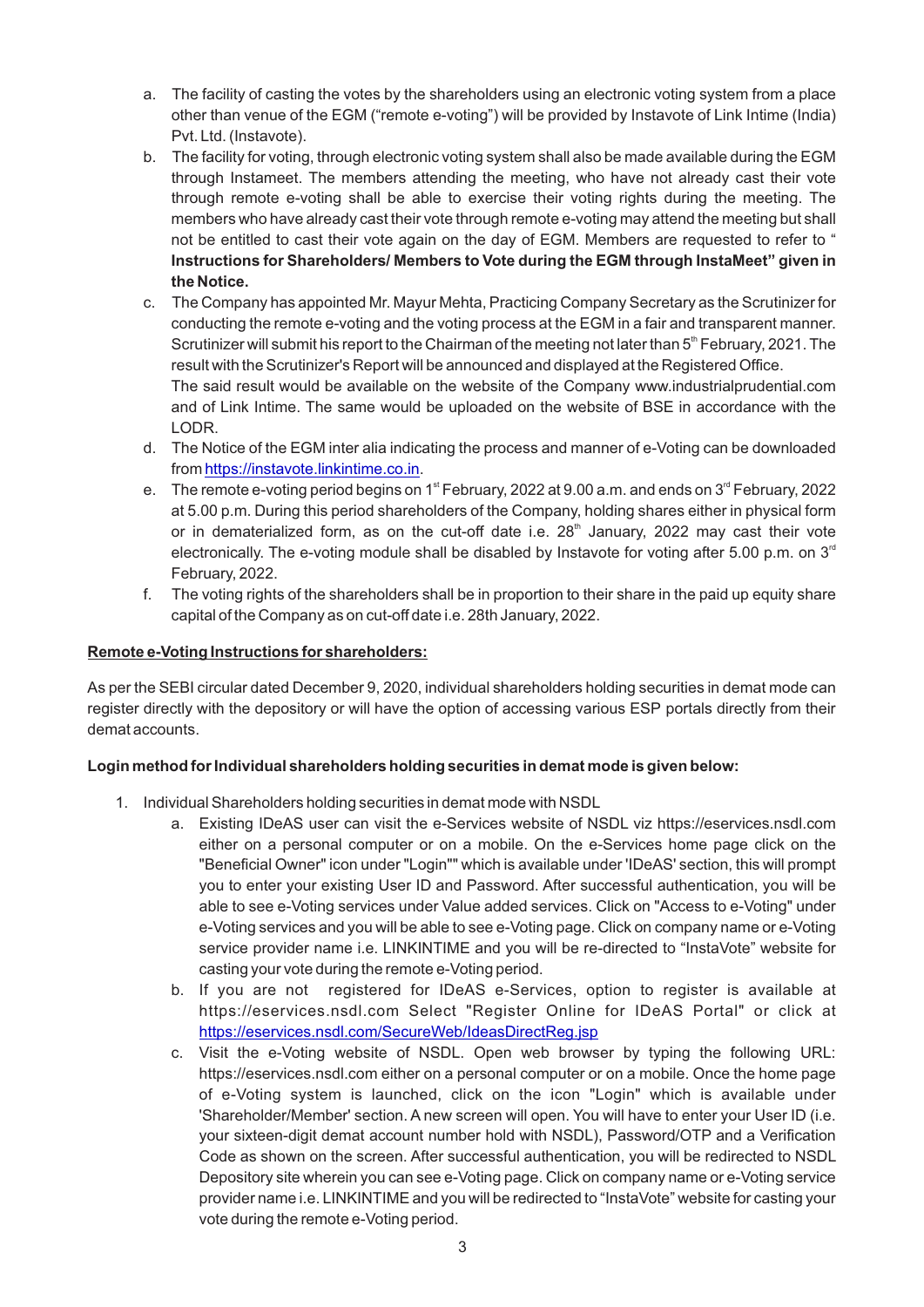- 2. Individual Shareholders holding securities in demat mode with CDSL
	- a. Existing users who have opted for Easi / Easiest, can login through their user id and password. Option will be made available to reach e-Voting page without any further authentication. The URL for users to login to Easi / Easiest are https://web.cdslindia.com/myeasi/home/login or www.cdslindia.com and click on New System Myeasi.
	- b. After successful login of Easi/Easiest the user will be able to see the E Voting Menu. The Menu will have links of e-Voting service provider i.e. LINKINTIME. Click on LINKINTIME and you will be redirected to "InstaVote" website for casting your vote during the remote e-Voting period.
	- c. If the user is not registered for Easi/Easiest, option to register is available at https://web.cdslindia.com/myeasi/Registration/EasiRegistration.
	- d. Alternatively, the user can directly access e-Voting page by providing demat account number and PAN No. from a link in www.cdslindia.com home page. The system will authenticate the user by sending OTP on registered Mobile & Email as recorded in the demat Account. After successful authentication, user will be provided links for the respective ESP i.e. LINKINTIME. Click on LINKINTIME and you will be redirected to "InstaVote" website for casting your vote during the remote e-Voting period.
- 3. Individual Shareholders (holding securities in demat mode) login through their depository participants

You can also login using the login credentials of your demat account through your Depository Participant registered with NSDL/CDSL for e-Voting facility. Upon logging in, you will be able to see e-Voting option. Click on e-Voting option, you will be redirected to NSDL/CDSL Depository site after successful authentication, wherein you can see e-Voting feature. Click on company name or e-Voting service provider name i.e. LINKINTIME and you will be redirected to "InstaVote" website for casting your vote during the remote e-Voting period.

# **Login method for Individual shareholders holding securities in physical form is given below:**

Individual Shareholders of the company, holding shares in physical form as on the cut-off date for e-voting may register for e-Voting facility of Link Intime as under:

- 1. Open the internet browser and launch the URL: https://instavote.linkintime.co.in
- 2. Click on "Sign Up" under 'SHARE HOLDER' tab and register with your following details:
	- A. User ID: Shareholders holding shares in physical form shall provide Event No + Folio Number registered with the Company.
	- B. PAN: Enter your 10-digit Permanent Account Number (PAN) (Shareholders who have not updated their PAN with the Depository Participant (DP)/ Company shall use the sequence number provided to you, if applicable.
	- C. DOB/DOI: Enter the Date of Birth (DOB) / Date of Incorporation (DOI) (As recorded with your DP / Company - in DD/MM/YYYYformat)
	- D. Bank Account Number: Enter your Bank Account Number (last four digits), as recorded with your DP/Company.

*\*Shareholders/ members holding shares in physical form but have not recorded 'C' and 'D', shall provide their Folio number in 'D' above*

 $\triangleright$  Set the password of your choice (The password should contain minimum 8 characters, at least one special Character ( $@!H$ \$&\*), at least one numeral, at least one alphabet and at least one capital letter).

- Ø Click "confirm" (Your password is now generated).
- 3. Click on 'Login' under 'SHARE HOLDER' tab.
- 4. Enter your User ID, Password and Image Verification (CAPTCHA) Code and click on 'Submit'.

#### **Cast your vote electronically:**

- 1. After successful login, you will be able to see the notification fore-voting. Select 'View' icon.
- 2. E-voting page will appear.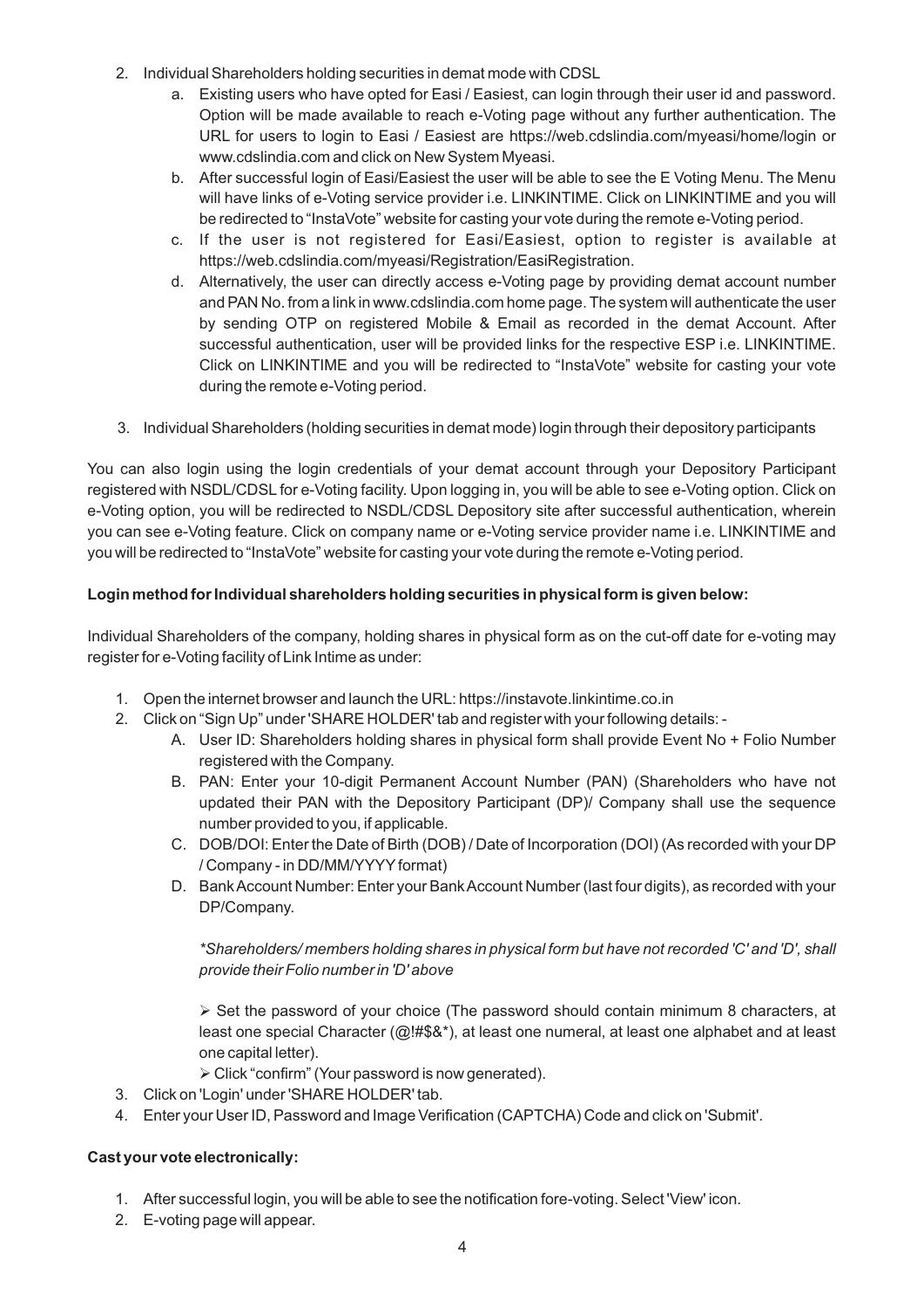- 3. Refer the Resolution description and cast your vote by selecting your desired option 'Favour / Against' (If you wish to view the entire Resolution details, click on the 'View Resolution' file link).
- 4. After selecting the desired option i.e. Favour / Against, click on 'Submit'. A confirmation box will be displayed. If you wish to confirm your vote, click on 'Yes', else to change your vote, click on 'No' and accordingly modify your vote.

#### **Guidelines for Institutional shareholders:**

Institutional shareholders (i.e. other than Individuals, HUF, NRI etc.) and Custodians are required to log on the evoting system of LIIPLat https://instavote.linkintime.co.in and register themselves as 'Custodian / Mutual Fund / Corporate Body'. They are also required to upload a scanned certified true copy of the board resolution /authority letter/power of attorney etc. together with attested specimen signature of the duly authorised representative(s) in PDF format in the 'Custodian / Mutual Fund / Corporate Body' login for the Scrutinizer to verify the same.

### **Helpdesk for Individual Shareholders holding securities in physical mode/ Institutional shareholders:**

Shareholders facing any technical issue in login may contact Link Intime INSTAVOTE helpdesk by sending a request at enotices@linkintime.co.in or contact on: - Tel: 022 – 4918 6000.

#### **Helpdesk for Individual Shareholders holding securities in demat mode:**

Individual Shareholders holding securities in demat mode may contact the respective helpdesk for any technical issues related to login through Depository i.e. NSDLand CDSL.

| Login type                      | Helpdesk details                                                          |
|---------------------------------|---------------------------------------------------------------------------|
| Individual Shareholders holding | Members facing any technical issue in login can contact NSDL helpdesk     |
| securities in demat mode with   | by sending a request at evoting@nsdl.co.in or call at toll free no.: 1800 |
| NSDL                            | 1020 990 and 1800 22 44 30                                                |
| Individual Shareholders holding | Members facing any technical issue in login can contact CDSL helpdesk     |
| securities in demat mode with   | by sending a request at helpdesk.evoting@cdslindia.com or contact at      |
| CDSL                            | 022-23058738 or 22-23058542-43.                                           |

#### **Individual Shareholders holding securities in Physical mode has forgotten the password:**

If an Individual Shareholders holding securities in Physical mode has forgotten the USER ID [Login ID] or Password or both then the shareholder can use the "Forgot Password" option available on the e-Voting website of Link Intime: https://instavote.linkintime.co.in

- Click on 'Login' under 'SHARE HOLDER' tab and further Click 'forgot password?'
- Enter User ID, select Mode and Enter Image Verification code (CAPTCHA). Click on "SUBMIT".

*In case shareholders is having valid email address, Password will be sent to his / her registered e-mail address. Shareholders can set the password of his/her choice by providing the information about the particulars of the Security Question and Answer, PAN, DOB/DOI, Bank Account Number (last four digits) etc. as mentioned above. The password should contain minimum 8 characters, at least one special character (@!#\$&\*), at least one numeral, at least one alphabet and at least one capital letter.* 

User ID for Shareholders holding shares in Physical Form (i.e. Share Certificate): Your User ID is Event No + Folio Number registered with the Company

### **Individual Shareholders holding securities in demat mode with NSDL/ CDSL has forgotten the password:**

Shareholders who are unable to retrieve User ID/ Password are advised to use Forget User ID and Forget Password option available at abovementioned depository/ depository participants website.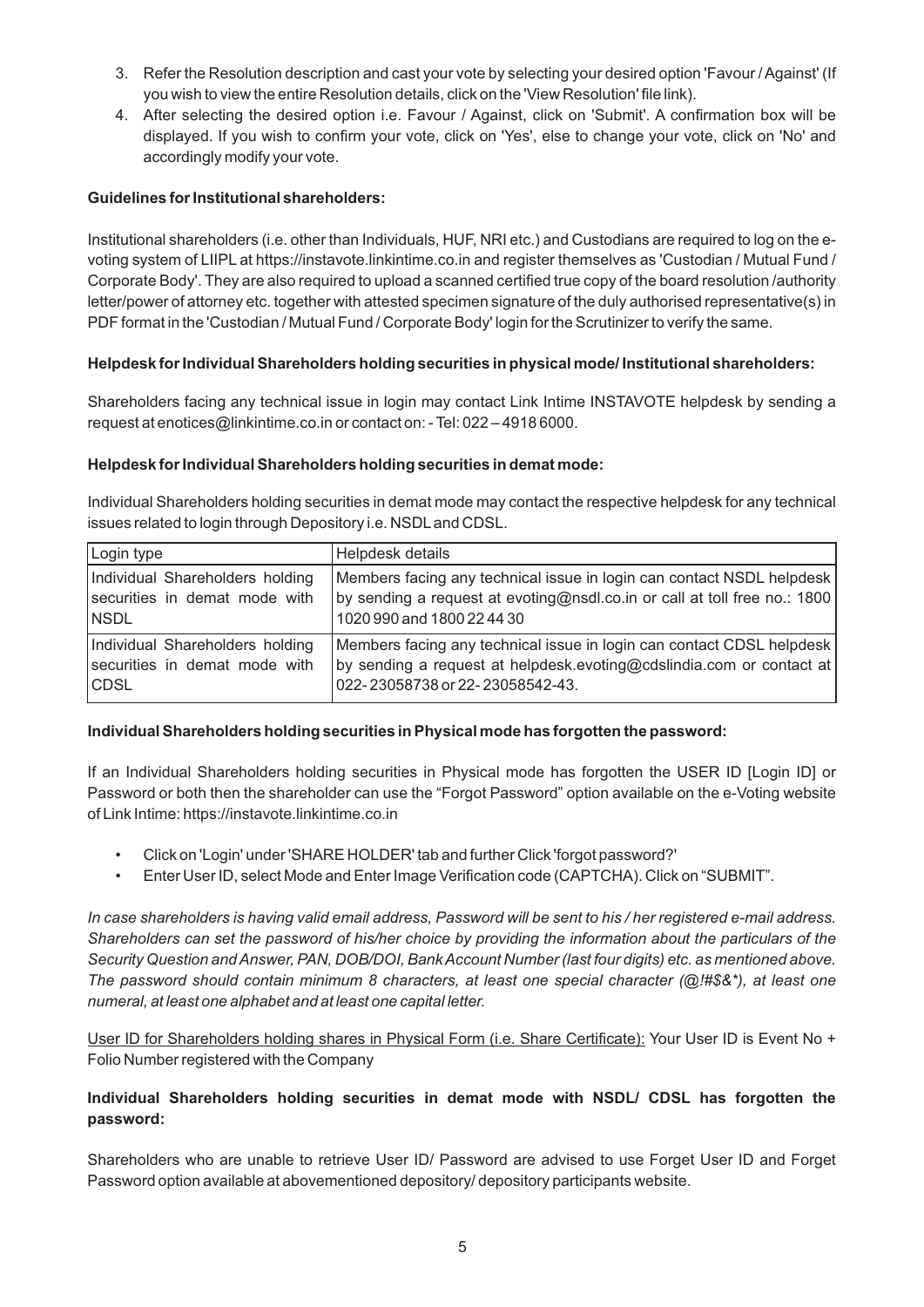- It is strongly recommended not to share your password with any other person and take utmost care to keep your password confidential.
- For shareholders/ members holding shares in physical form, the details can be used only for voting on the resolutions contained in this Notice.
- During the voting period, shareholders/ members can login any number of time till they have voted on the resolution(s) for a particular "Event".

#### **Process and manner for attending the EGM through InstaMeet:**

- 1. Open the internet browser and launch the URL:[https://instameet.linkintime.co.in](https://instameet.linkintime.co.in/)
	- $\triangleright$  Select the "Company" and 'Event Date' and register with your following details: -
		- A. Demat Account No. or Folio No: Enter your 16 digit Demat Account No. or Folio No
			- Shareholders/ members holding shares in CDSL demat account shall provide 16 Digit Beneficiary ID
			- Shareholders/ members holding shares in NSDL demat account shall provide 8 Character DPID followed by 8 Digit Client ID
			- Shareholders/ members holding shares in physical form shall provide Folio Number registered with the Company
		- B. PAN: Enter your 10-digit Permanent Account Number (PAN) (Members who have not updated their PAN with the Depository Participant (DP)/ Company shall use the sequence number provided to you, if applicable.
		- C. Mobile No.: Enter your mobile number.
		- D. Email ID: Enter your email id, as recorded with your DP/Company.
	- $\triangleright$  Click "Go to Meeting" (You are now registered for InstaMeet and your attendance is marked for the meeting).

Please read the instructions carefully and participate in the meeting. You may also call upon the InstaMeet Support Desk for any support on the dedicated number provided to you in the instruction/ InstaMEET website.

#### **Instructions for Shareholders/ Members to Speak during the EGM through InstaMeet:**

- 1. Shareholders who would like to speak during the meeting must register their request 3 days in advance ie by Tuesday, 1st February, 2022 with the company on or before 11.am on the email id: contact@industrialprudential.com
- 2. Shareholders will get confirmation on first cum first basis depending upon the provision made by the client.
- 3. Shareholders will receive "speaking serial number" once they mark attendance for the meeting.
- 4. Other shareholder may ask questions to the panellist, via active chat-board during themeeting.
- 5. Please remember speaking serial number and start your conversation with panellist by switching on video mode and audio of your device.

Shareholders are requested to speak only when moderator of the meeting/ management will announce the name and serial number for speaking.

#### **Instructions for Shareholders/ Members to Vote during the EGM through InstaMeet:**

Once the electronic voting is activated by the scrutinizer/ moderator during the meeting, shareholders/ members who have not exercised their vote through the remote e-voting can cast the vote as under:

- 1. On the Shareholders VC page, click on the link for e-Voting "Cast your vote"
- 2. Enter your 16 digit Demat Account No. / Folio No. and OTP (received on the registered mobile number/ registered email Id) received during registration for InstaMEET and click on "Submit".
- 3. After successful login, you will see "Resolution Description" and against the same the option "Favour/ Against" for voting.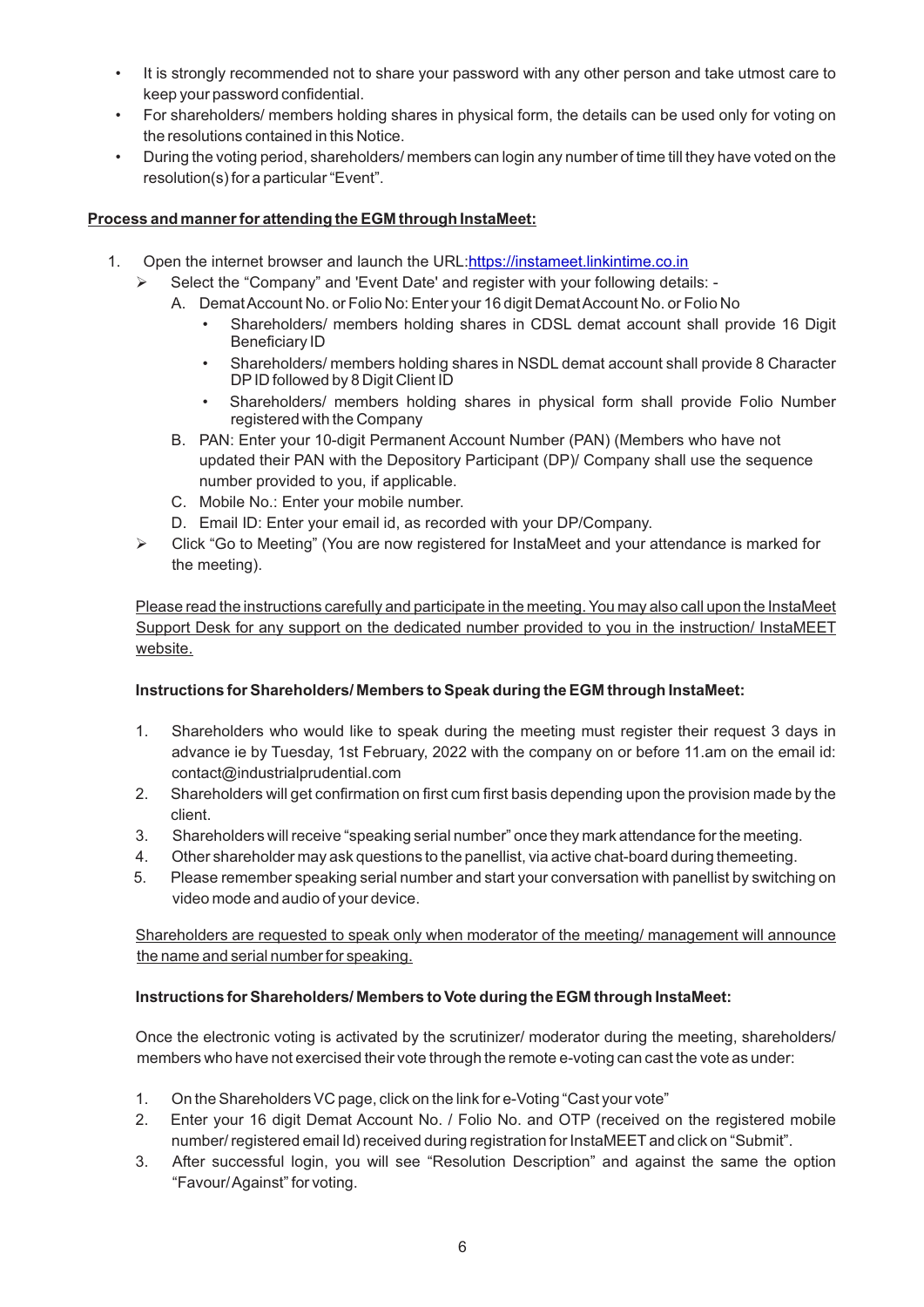- 4. Cast your vote by selecting appropriate option i.e. "Favour/Against" as desired. Enter the number of shares (which represents no. of votes) as on the cut-off date under "Favour/Against".
- 5. After selecting the appropriate option i.e. Favour/Against as desired and you have decided to vote, click on "Save". A confirmation box will be displayed. If you wish to confirm your vote, click on "Confirm", else to change your vote, click on "Back" and accordingly modify your vote.
- 6. Once you confirm your vote on the resolution, you will not be allowed to modify or change your vote subsequently.

Note: Shareholders/ Members, who will be present in the EGM through InstaMeet facility and have not casted their vote on the Resolutions through remote e-Voting and are otherwise not barred from doing so, shall be eligible to vote through e-Voting facility during the meeting. Shareholders/ Members who have voted through Remote e-Voting prior to the EGM will be eligible to attend/ participate in the EGM through InstaMeet. However, they will not be eligible to vote again during the meeting.

Shareholders/ Members are encouraged to join the Meeting through Tablets/ Laptops connected through broadband for better experience.

Shareholders/ Members are required to use Internet with a good speed (preferably 2 MBPS download stream) to avoid any disturbance during the meeting.

Please note that Shareholders/ Members connecting from Mobile Devices or Tablets or through Laptops connecting via Mobile Hotspot may experience Audio/Visual loss due to fluctuation in their network. It is therefore recommended to use stable Wi-FI or LAN connection to mitigate any kind of aforesaid glitches.

In case shareholders/ members have any queries regarding login/ e-voting, they may send an email to instameet@linkintime.co.in or contact on: - Tel: 022-49186175.

**Annexure**

#### **Guidelines to attend the EGM proceedings of Link Intime India Pvt. Ltd.: InstaMEET**

For a smooth experience of viewing the EGM proceedings of Link Intime India Pvt. Ltd. InstaMEET, shareholders/ members who are registered as speakers for the event are requested to download and install the Webex application in advance by following the instructions as under:

a) Please download and install the Webex application by clicking on the linkhttps: //www.webex.com/ downloads.html/

| aftalı.<br><b>cisco</b> Webex                                                                             |                                                                                                       |    |
|-----------------------------------------------------------------------------------------------------------|-------------------------------------------------------------------------------------------------------|----|
| Event Information:                                                                                        | English : Mumbai Time                                                                                 | G, |
| Event status:<br>Date and time:                                                                           | Join Event Now                                                                                        |    |
| Duration:                                                                                                 | You cannot join the event now because it has not started.<br>First name:<br><b>Mention your First</b> |    |
| Description:                                                                                              | Last name:<br>name, Last name and<br>email address<br>Email address:                                  |    |
| By joining this event, you are accepting the Cisco Webex Terms of Service and Privacy<br><b>Statement</b> | Event password:<br>,,,,,,<br>--                                                                       |    |
|                                                                                                           |                                                                                                       |    |
|                                                                                                           | Join by browser NEW!<br>If you are the host, start your event.                                        |    |